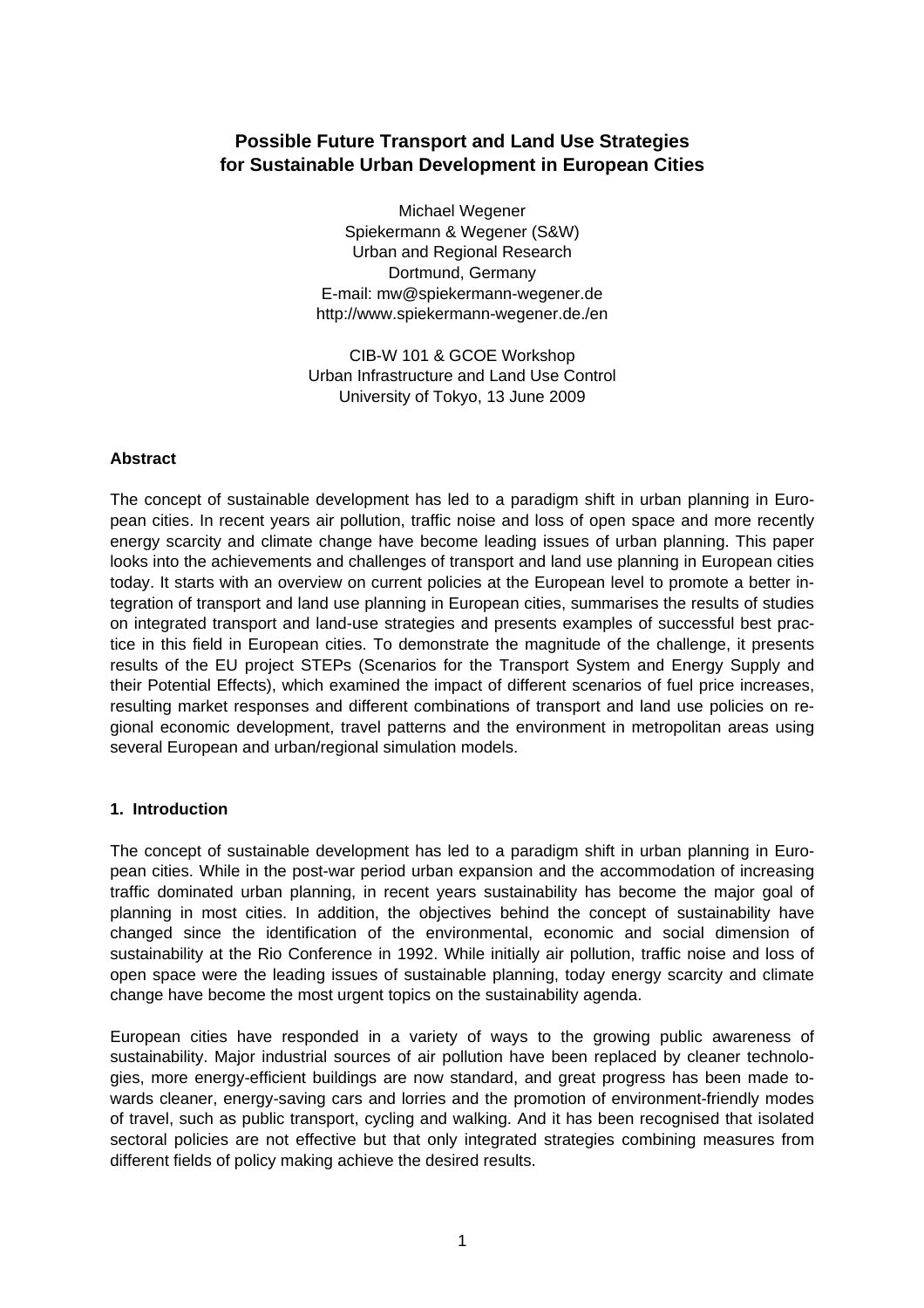One important field of public policy is the integration between urban transport and land use planning. Making travel and goods transport more energy-efficient and less polluting is not sufficient if at the same time continuing suburbanisation and urban sprawl result in ever longer trips to places of work, shopping, education and leisure.

This paper looks into the achievements and challenges of transport and land use planning in European cities today. It starts with an overview on current policies at the European level to promote a better integration of transport and land use planning in European cities. It summarises the results of studies funded by the European Union which clearly show that integrated transport and land-use strategies are more successful than isolated sectoral approaches in achieving progress towards urban sustainability and presents examples of successful best practice of integrated transport and land use planning in cities in Europe.

However, it also shows that these advances are by no means sufficient to cope with the new challenges of energy scarcity and climate change cities are facing today. It argues that technological advances in energy efficiency of buildings and vehicles and alternative fuels will not achieve the reductions in energy consumption and greenhouse gas emissions necessary to cope with future energy scarcity and to combat climate change, but that substantial changes in life styles and mobility patterns will be needed to meet government greenhouse gas reduction targets – and that the most affluent countries, the largest consumers of energy and producers of green house gases, must take the lead.

To demonstrate the magnitude of the necessary changes, the paper presents selected results of the EU 6th Research and Technology Development Framework project STEPs (Scenarios for the Transport System and Energy Supply and their Potential Effects). The project examined the impact of different scenarios of fuel price increases, resulting market responses and different combinations of policy interventions in the fields of infrastructure and technology, travel demand regulation and land use control on regional economic development and travel patterns and on the environment, accessibility and land use in metropolitan areas using several European and urban/regional simulation models. Here the results for the metropolitan region of Dortmund in Germany are presented.

The model simulations show that only scenarios in which car driving becomes significantly more expensive, be it through fuel price increases or government taxation, will achieve the necessary reductions in transport energy consumption and greenhouse gas emissions. These constraints on mobility will have significant consequences for life styles and mobility patterns in cities and in many cases imply a loss of quality of life. The policy challenge will be to make these constraints socially and politically acceptable by providing attractive alternatives of mixed-use, higher-density housing with nearby opportunities for education, shopping and leisure and promoting more environment-friendly mobility by public transport, cycling and walking. For this cities need integrated and long-term transport and land use strategies that include a combination of pricing policies directed at car users with moderate public transport fares, public transport infrastructure investments to improve public transport speed and service and a regional spatial development plan supporting living near central areas, in satellite cities or along public transport corridors.

Moreover, integrated transport and land use strategies for whole metropolitan areas require a high degree of co-operation between the core cities and suburban municipalities. They require a strong regional planning system and efficient mechanisms of horizontal and vertical co-ordination between government departments and levels, a broad public debate between researchers, policy makers, stakeholders and citizens and strong efforts to raise public awareness of the importance of preparing regions and cities for a sustainable future by promoting more sustainable modes of transport, regional economic circuits and less car-dependent settlement structures.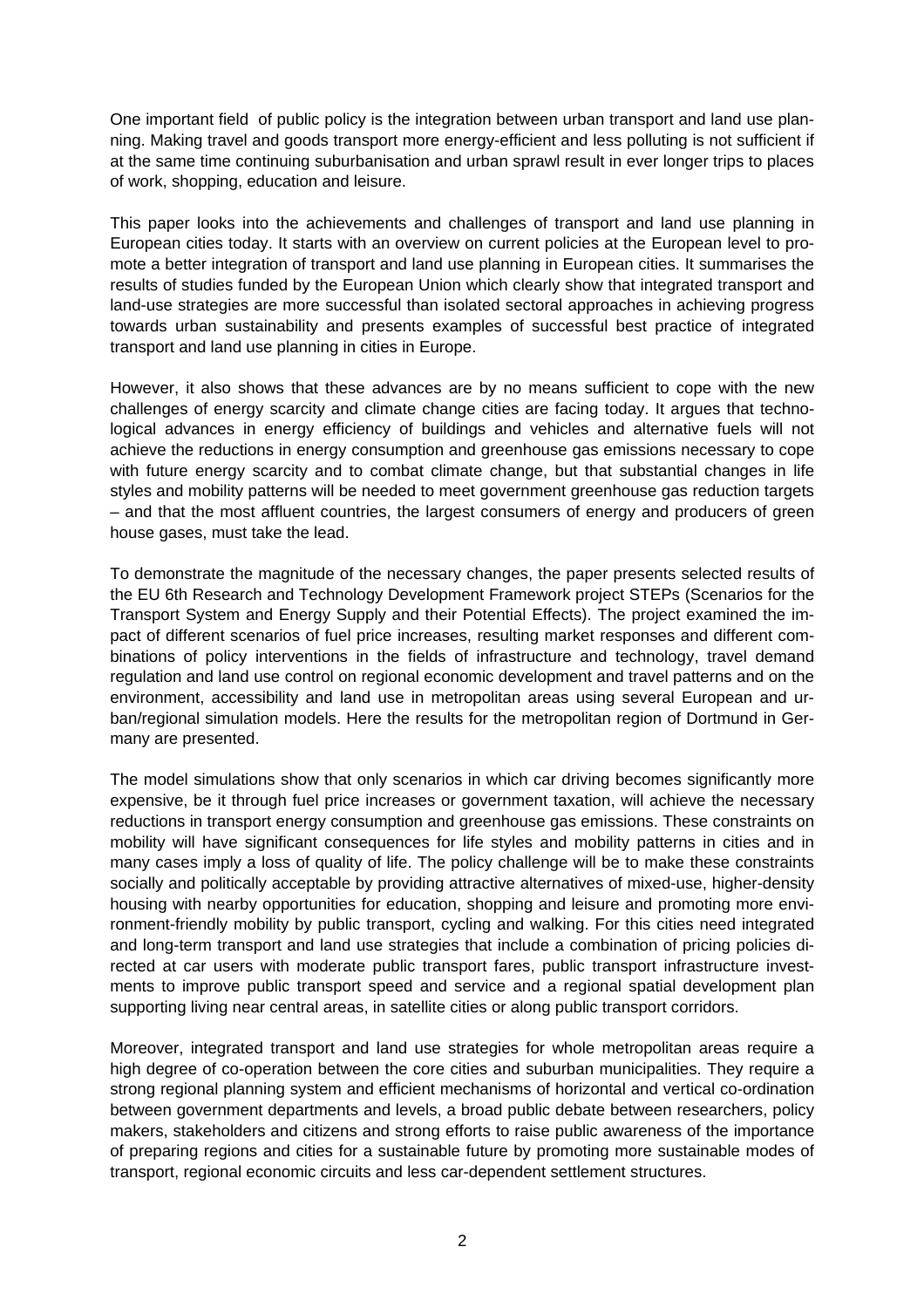#### **2. Land-use transport interaction**

The modern city is based on mobility. The railway, and later the automobile, made the vast expansion of cities into metropolitan areas possible. Because transport was fast, efficient and cheap, households could afford to leave the medieval city and enjoy life in the suburbs or countryside and still travel to work in the city. Only much later did retail, services and manufacturing follow their customers or employees to the suburbs creating the fragmented urban-rural landscape surrounding most of our cities today. The price for the suburban arcadia is high: declining city centres, loss of open space, long travel times and growing emissions of greenhouse gases, air pollutants and traffic noise. Moreover, it ignores the imperative to reduce greenhouse gas emissions in order to avoid or at least slow down climate change, and it ignores the fact that cheap mobility will not be here forever.

That urban land use and transport are closely inter-linked is common wisdom among planners and the public. That the spatial separation of human activities creates the need for travel and goods transport is the underlying principle of transport analysis and forecasting. Following this principle, it is easily understood that the suburbanisation of cities is connected with increasing spatial division of labour, and hence with ever increasing mobility.

However, the reverse impact from transport to land use is less well known. There is some vague understanding that the evolution from the dense urban fabric of medieval cities, where almost all daily mobility was on foot, to the vast expansion of modern metropolitan areas with their massive volumes of intraregional traffic would not have been possible without the development of first the railway and later the private automobile, which has made every corner of the metropolitan area almost equally suitable as a place to live or work. However, exactly how the development of the transport system influences the location decisions of landlords, investors, firms and households is not clearly understood even by many urban planners.

The recognition that trip and location decisions co-determine each other and that therefore transport and land use planning need to be co-ordinated led to the notion of the 'land-use transport feedback cycle'. The set of relationships implied by this term can be briefly summarised as follows (see Figure 1):



Figure 1. The 'land-use transport feedback cycle'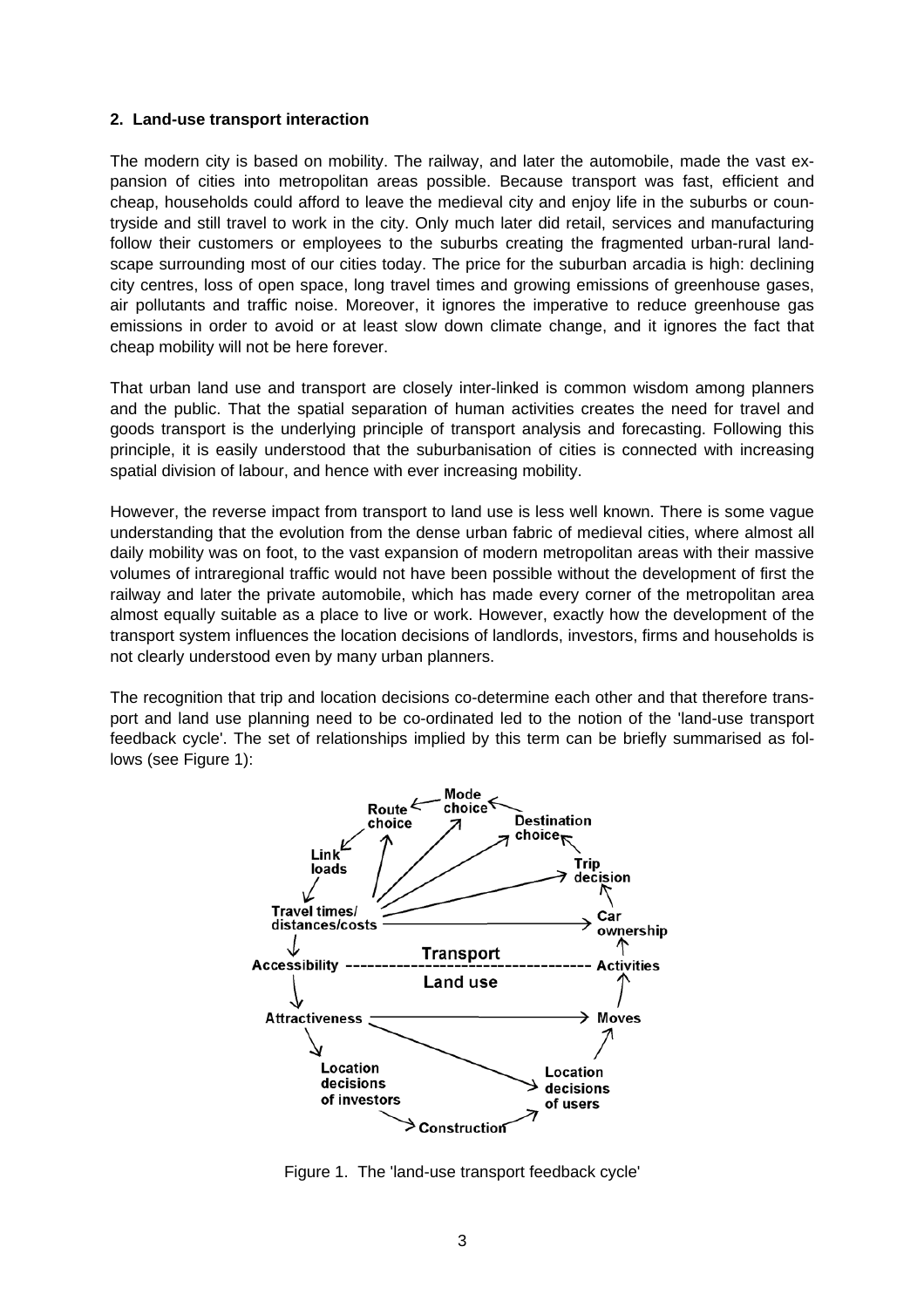- The distribution of *land uses*, such as residential, industrial or commercial, over space determines the locations of human *activities* such as living, working, shopping, education or leisure.
- The distribution of human *activities* in space requires spatial interactions or trips in the *transport system* to overcome the distance between the locations of activities.
- The distribution of infrastructure in the *transport system* creates opportunities for spatial interactions and can be measured as *accessibility*.
- The distribution of *accessibility* in space co-determines location decisions and so results in changes of the *land use* system.

The recognition of the two-way interaction between urban transport and land use has strongly influenced the direction of urban and regional planning in Europe and has led to a variety of policy initiatives at the European level and in individual EU member states, a broad range of research projects and a great diversity of good practice examples in European cities.

### **2.1 Current policies**

In 2006 the European Commission adopted the *Thematic Strategy on the Urban Environment* (European Commission, 2006) with the objective of "contributing to a better quality of life through an integrated approach concentrating on urban areas" and to a "high level of quality of life and social well-being for citizens by providing and environment where the level of pollution does not give rise to harmful effects on human health and the environment and by encouraging sustainable urban development". The Strategy calls for appropriate land use planning to reduce urban sprawl and the loss of natural habitats and the preparation of Sustainable Urban Transport Plans (SUTP) co-ordinated with land use planning at the appropriate administrative levels (European Commission 2007a).

In 2007, after broad public consultation, the Commission published the Green Paper *Towards a New Culture for Urban Mobility* (European Commission, 2007b) addressing five themes: congestion, emissions, intelligent transport systems, accessibility and safety and security. The Green Paper calls for a "balanced co-ordination of land use and integrated approach to urban mobility" in order to contain suburbanisation and urban sprawl and dispersal of home, work and leisure facilities resulting in increased transport demand and making it difficult to offer collective transport solutions of a sufficient quality to attract substantial amounts of users.

These two policy documents are representative for a large number of similar commitments for sustainable urban development by national governments and individual cities all over the European Union.

# **2.2 Research**

There is a long and rich tradition of EU-funded applied research on the interaction between transport and land use in the EU Research and Technology Development (RTD) Framework Programmes. A summary of this research is given in Marshall and Banister (2007).

The empirical and modelling studies clearly confirm the importance of land use patterns for sustainable urban transport. There is broad agreement between the projects that the decentralised low-density forms of settlement of most European cities made possible by the automobile are now a serious impediment to a return to more sustainable forms of urban transport.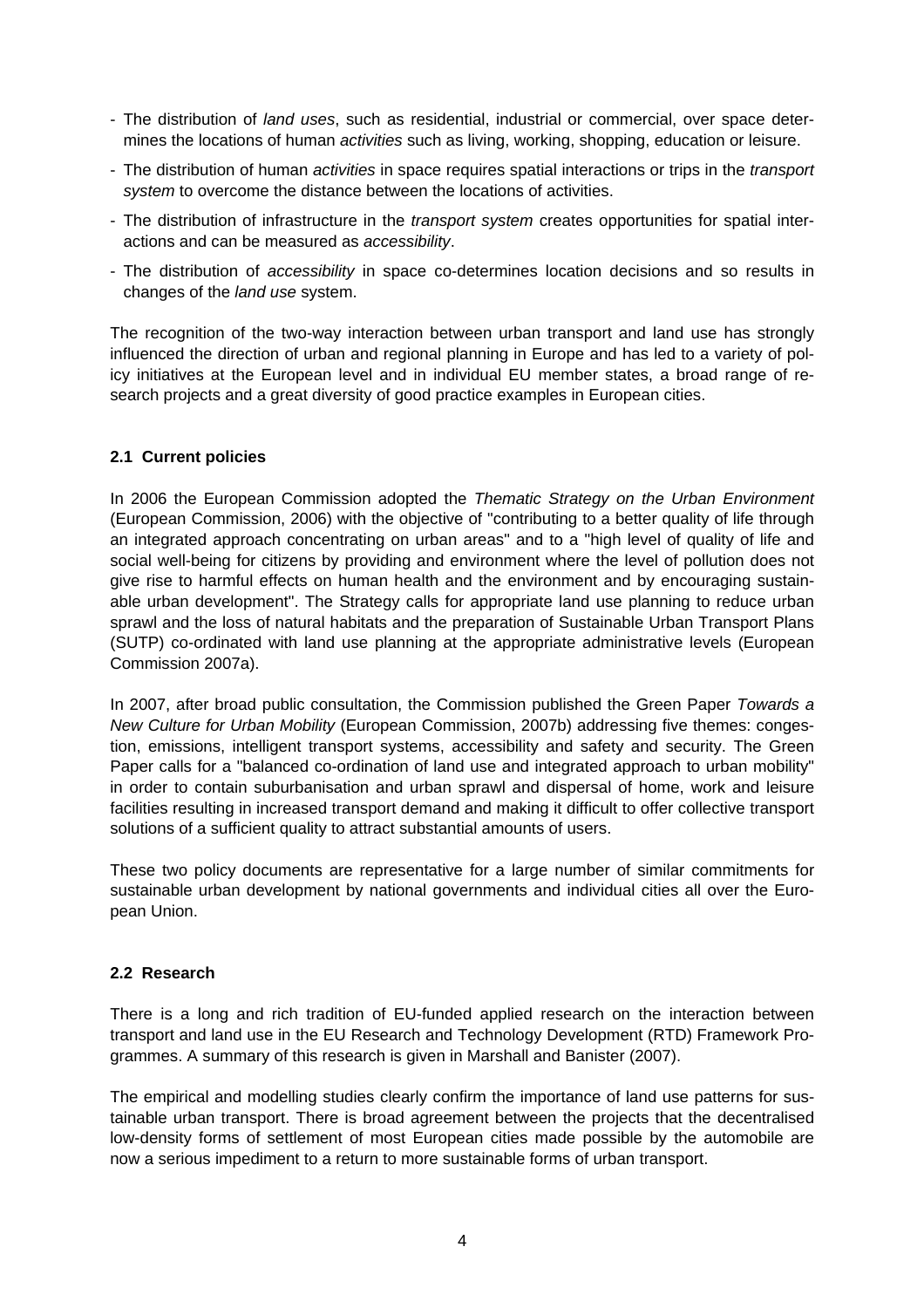One important finding of many projects is that integrated transport and land use strategies are more successful than isolated individual policies in either field:

- Transport and land use policies are only successful in reducing travel distances, travel time and the share of car travel if they make car travel less attractive (i.e., more expensive or slower) and provide attractive land use alternatives to suburban living.
- Land use policies to increase urban density or mixed land use without accompanying measures to make car travel more expensive or slower have little effect as people will continue to make long trips to maximise opportunities within their travel cost and travel time budgets. However, these policies are important in the long run as they provide the preconditions for less cardependent lifestyles in the future.
- Transport policies making car travel less attractive (more expensive or slower) are very effective in achieving the goal of reducing travel distances and the share of car travel. However, they depend on a spatial organisation that is not too dispersed. In addition, highly diversified labour markets and different work places of workers in multiple-worker households set limits to a optimum co-ordination of work places and residences.
- Large retail and leisure facilities that are not spatially integrated increase the distances travelled by car and the share of car travel. Land use policies to prevent the development of such facilities ('push') are more effective than land use policies aimed to promote high-density, mixed-use development ('pull').
- Transport policies to improve the attractiveness of public transport in general do not lead to a major reduction of car travel, attract only limited development at public transport stations, but contribute to further suburbanisation of population.

In summary, where there are integrated strategies in which transport and land use policies are combined, transport and land use policies reinforce each other so that positive synergies can occur. In such integrated strategies, the impacts of 'pull' measures, e.g. of land use development incentives or of improvements in public transport, are much weaker than the impacts of 'push' measures, such as land use restrictions or increases in travel time or travel cost or other constraints on mobility. If transport and land use policies are compared, transport policies are far more direct and efficient in achieving sustainable urban transport than land use policies. However, accompanying and supporting land use policies are essential for creating less cardependent cities in the long run.

# **2.3 Good practice**

There is a broad range of local initiatives by cities and regions towards better integration of transport and land use planning for reducing car travel and promoting environment-friendly modes of travel, such as public transport, cycling or walking.

The POLIS network (http://www.polis-online.org) currently includes 63 major and medium-sized cities working together to improve transport at the local level in relation to the environment, mobility demand and the economic and social dimensions of transport and safety. Another group are the more than 140 cities in the CIVITAS (CIty-VITAlity-Sustainability) network, which since 2002 has conducted EU-funded demonstration projects on integrated sustainable urban transport strategies in 17 model cities (http://www.civitas-initiative.org). In October 2008, the 133 larger cities of the EUROCITIES network (http://www.eurocities.eu) pledged their commitment to fight climate change in a common declaration.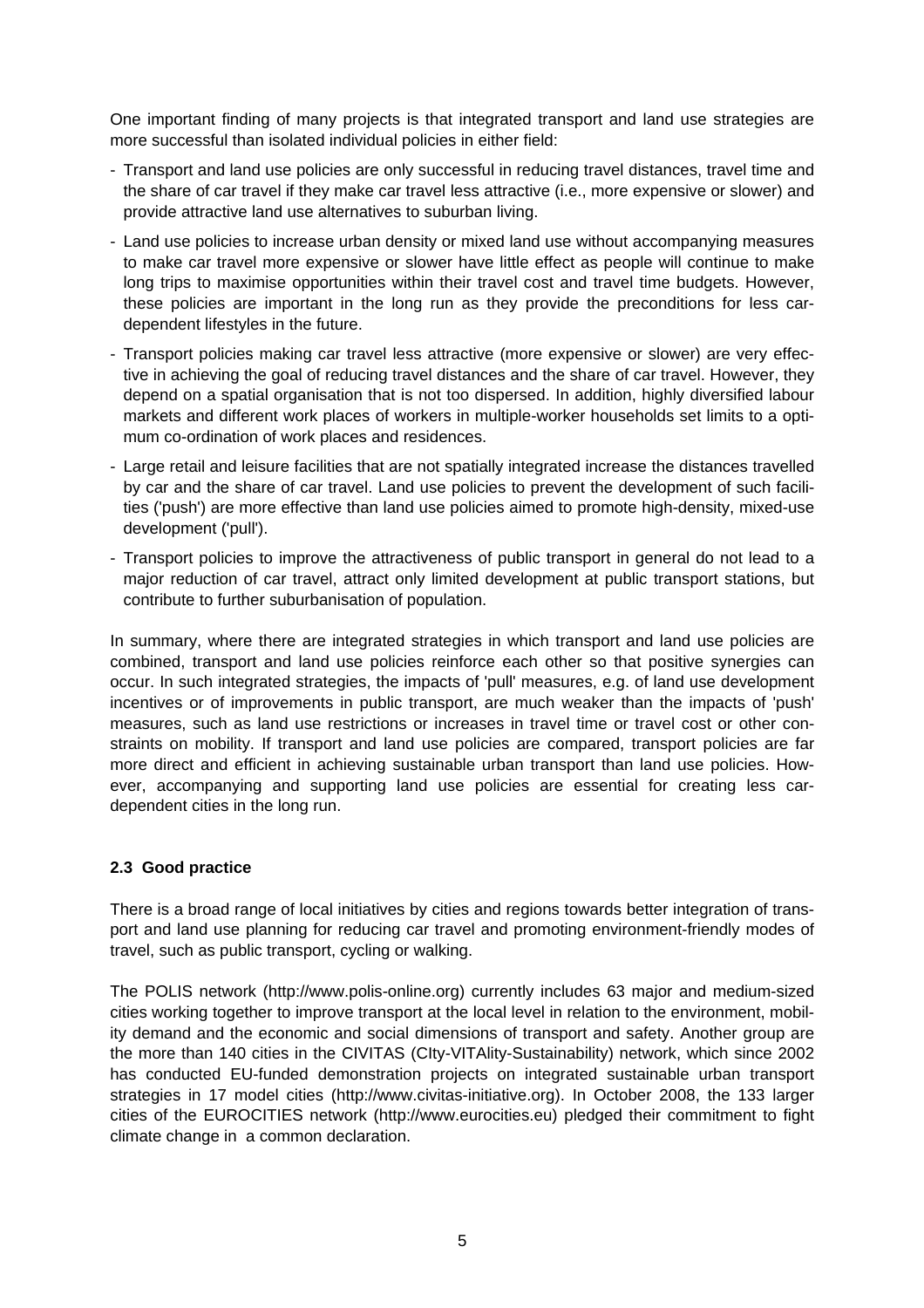In 2010, the European Green Capital Award will be presented for the first time to the City of Stockholm. In May 2009, the award was linked up with the earlier Japanese Eco Model Cities Award (http://ec.europa.eu/environment/europeangreencapital).

The Annex to the *Thematic Strategy on the Urban Environment* (European Commission, 2007a) lists examples of good practice of integrated land-use and transport planning in European cities including improving public transport, new public transport oriented settlements, mixed-use development, redevelopment of inner city brownfield sites, walking/cycling strategies, information, pedestrian and cyclist friendly urban design, car-free new developments and inner cities, parking regulations road user charges and reallocation of existing public and road space. Examples are:

- *Vienna*. The city of Vienna aims at a polycentric development by the development of existing areas and new developments on former industrial sites near public transport stations. The Eastern Donaustadt development combines the extension of a metro line, the increase of capacity of a commuter rail line and the extension of a tramway line with high density mixed-use development near the public transport nodes.
- *Aalborg*. The city of Aalborg follows the principles of sustainable environment laid down by the Danish Government. The main goal of its master plan is to obtain a balance of functions, services and housing in each area of the city to reduce the need for trips and increase the accessibility by sustainable modes by improving the cycling network.
- *Tübingen*. The Südstadt in the south of Tübingen is a redeveloped brownfield site 5 km from the city centre formerly used by the military. The redevelopment plan implements mixed use with a balanced ratio of working, living and leisure and enabling short distances, priority to pedestrians and restrictions on car use.
- *Amsterdam*. In the centre of Amsterdam a car-free housing area with 600 housing units was built with parking only at the fringe of the area, which greatly supported the use of bicycles for short trips within and outside the area.

Other noteworthy examples are the successful implementation of cordon pricing schemes in London and Stockholm. The London congestion charge, only recently expanded to a wider area and increased to £8 per day has significantly reduced car traffic with only little loss of retail sales in central London. The similar scheme in Stockholm, though with much lower charges, was introduced as permanent in 2007 after a successful trial period.

# **3. New challenges**

These best practice examples are encouraging. However, they are by no means sufficient to cope with the new challenges of energy scarcity and climate change cities are facing today. Technological advances in energy efficiency of buildings and vehicles and alternative fuels will not be enough to meet the reductions in energy consumption and greenhouse gas emissions necessary to combat climate change (Banister and Hickman, 2007). Substantial changes in life styles and mobility patterns will be needed to meet the greenhouse gas reduction targets of the European Union and its member states.

Twenty percent of mankind command eighty percent of the world's wealth and are responsible for eighty percent of greenhouse gas emissions. This inequality is growing. Since the 1970s, the percapita income of the industrialised countries has grown by a factor of ten, whereas that of the developing countries has only tripled. Yet, this traditional division of the world into rich and poor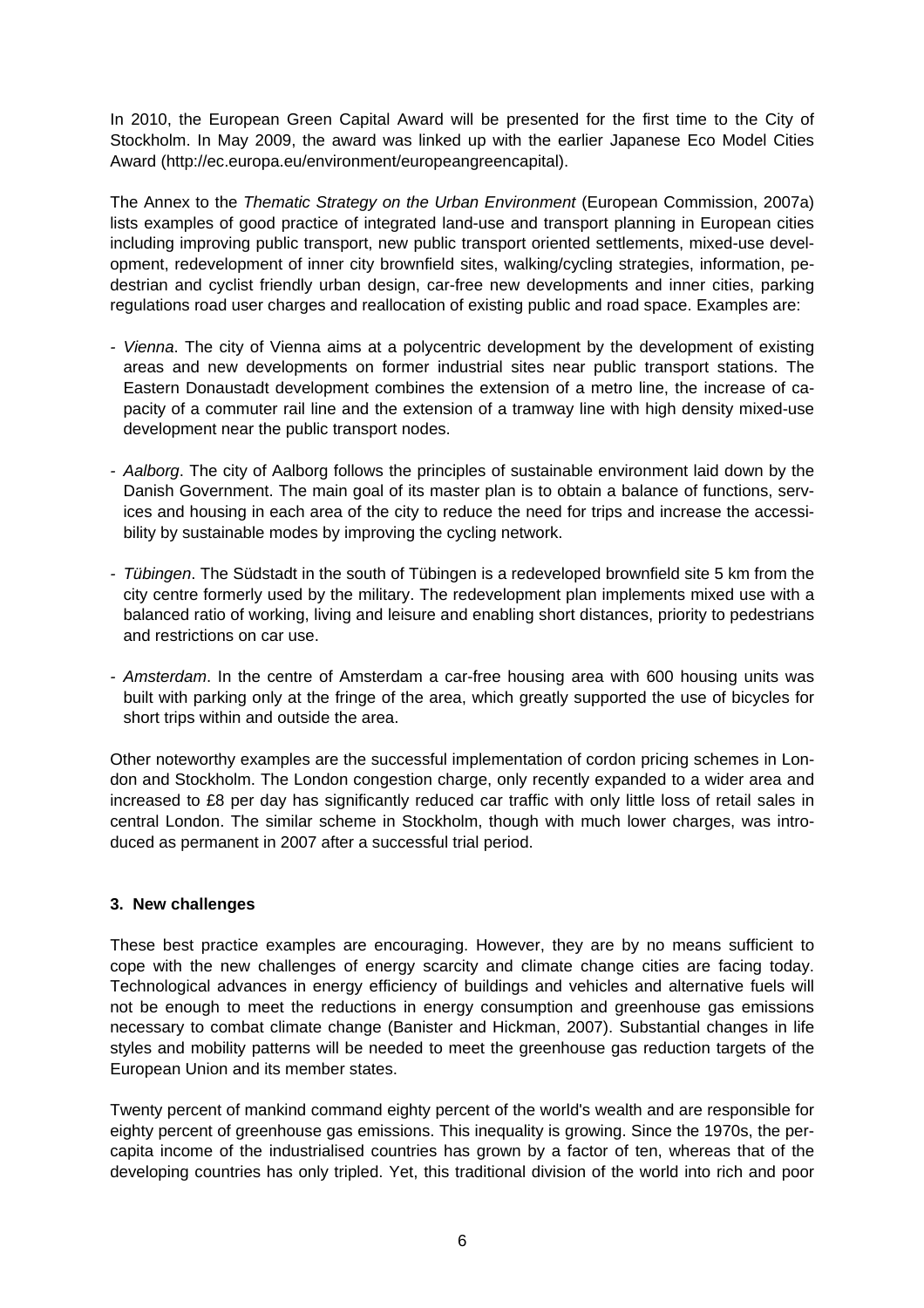countries is collapsing. In particular, four so-called developing countries, Brazil, China, India and Russia, have two-digit growth rates of their economies and in a few years will produce more than North America and Europe taken together. The globalisation of markets for goods and services will destroy millions of jobs in today's industrial countries and lead to hitherto unknown distribution conflicts.

Climate researchers agree that anthropogenic greenhouse gas emissions contribute significantly to climate change and that to avoid the worst implications of global warming a reduction of greenhouse gas emissions by 50 percent world-wide is necessary. The question is how this reduction is to be achieved., Figure 1 shows  $CO<sub>2</sub>$  emissions per capita per year in 1990 and 2006 compared to the  $CO<sub>2</sub>$  emissions per capita considered as climate-neutral (2 t per year). It is apparent that countries like the United States or Canada need to reduce their  $CO<sub>2</sub>$  emissions by 90 percent, most European countries by 80 percent and China by 50 percent in order to allow developing countries like India, Bangladesh or Rwanda to catch up in economic development.



Figure 1.  $CO<sub>2</sub>$  emissions per capita per year (t) 1990-2006 (CDIAC, 2009)

The Kyoto Protocol of the United Nations Framework Convention on Climate Change, adopted in 1992, sets mandatory targets for the reduction of greenhouse gas emissions by 2012 in comparison to 1990: 5.2 percent world-wide, 8.0 percent for Europe, 6.0 percent for Japan and no reductions for developing countries, including China and India. The Kyoto Protocol has been in force since 2005; to date, it has been signed by 170 countries. In 2007 the EU heads of state signed a resolution to achieve 20 percent less energy, 20 percent renewable energy and 20 less carbon dioxide  $(CO<sub>2</sub>)$  emissions by 2020. In 2007, the political leaders of the G-8 summit committed their countries to aim for a reduction of greenhouse gas emissions by 50 percent by 2050.

But, according to the latest report of the United Nations Intergovernmental Panel on Climate Change (IPCC, 2007), this is not enough. In order to reach the world-wide fifty-percent target, today's industrialised countries will have to cut down their greenhouse gas emissions by 80 percent in order to allow the developing countries to expand their economies. The responsibility of the rich countries to go ahead in reducing greenhouse gas emissions was also behind the compromise resolution of the Bali Climate Change Conference in December 2007 and will be a major topic of the Climate Change Conference in Copenhagen in December 2009.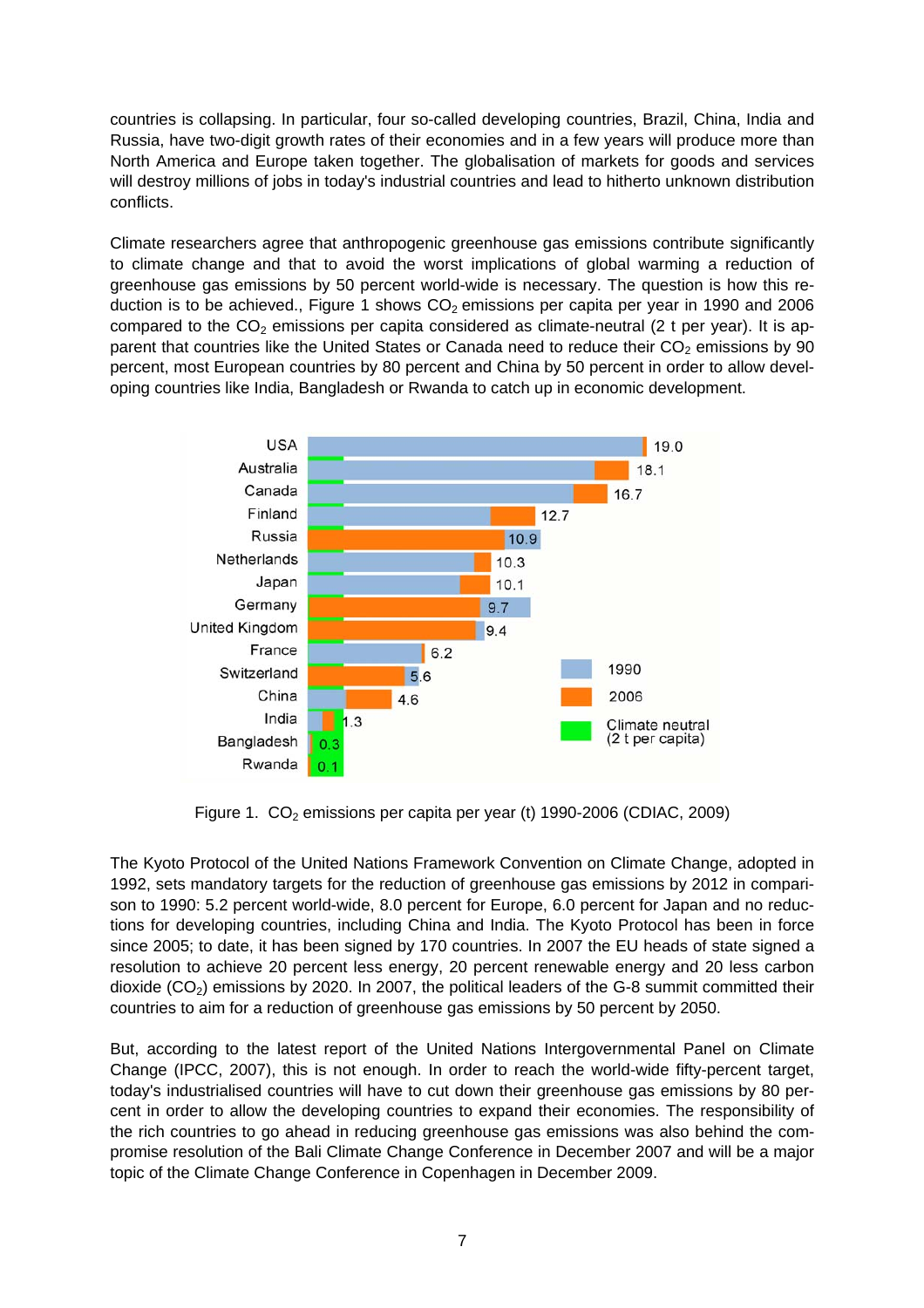Closely related to this are the challenges of energy scarcity. Another multiplication of production, consumption and resource use of the rich countries by a factor of ten as in the last thirty years would exceed the resources of the planet. Today, it is already foreseeable that if the energy consumption of the world continues to grow only as it has in the past, the known deposits of fossil fuels will be exhausted before the end of this century. If one adds the growing energy demands of Brazil, China, India and Russia, they will already be depleted in a few decades.

In July of 2008 the price of crude oil rose to almost 150 US \$ per barrel. During the recent worldwide financial and economic crisis it temporarily went back to below 40 US \$ per barrel (Figure 2). Most experts believe that, because of the final depletion of oil resources, of political instability in the Middle East and of rising demand of fast growing developing countries, oil will continue to become more expensive. This will have significant impacts on fuel production, fuel types, fuel efficiency, location choice and mobility.



. Figure 2. World oil price 1950-2009 (WTRG Economics 2008, updated)

It is hard to say which of the two will hit faster, energy scarcity or the requirements of climate protection. But they will both work in the same direction: energy for transport will become more expensive, either through political conflicts or simply because oil is running out, or through government-imposed taxes on fossil fuel or vehicles or through user fees, such as emission permits or road pricing.

# **4. The STEPs project**

To demonstrate the magnitude of the necessary changes, selected results of the EU 6th Research and Technology Development Framework project STEPs (Scenarios for the Transport System and Energy Supply and their Potential Effects) will be presented. The STEPs project examined the impact of different scenarios of fuel price increases, resulting market responses and different combinations of policy interventions in the fields of infrastructure and technology, travel demand regulation and land use control on regional economic development and travel patterns and on the environment, accessibility and land use in metropolitan areas using several European and urban/regional simulation models (Fiorello et al., 2006).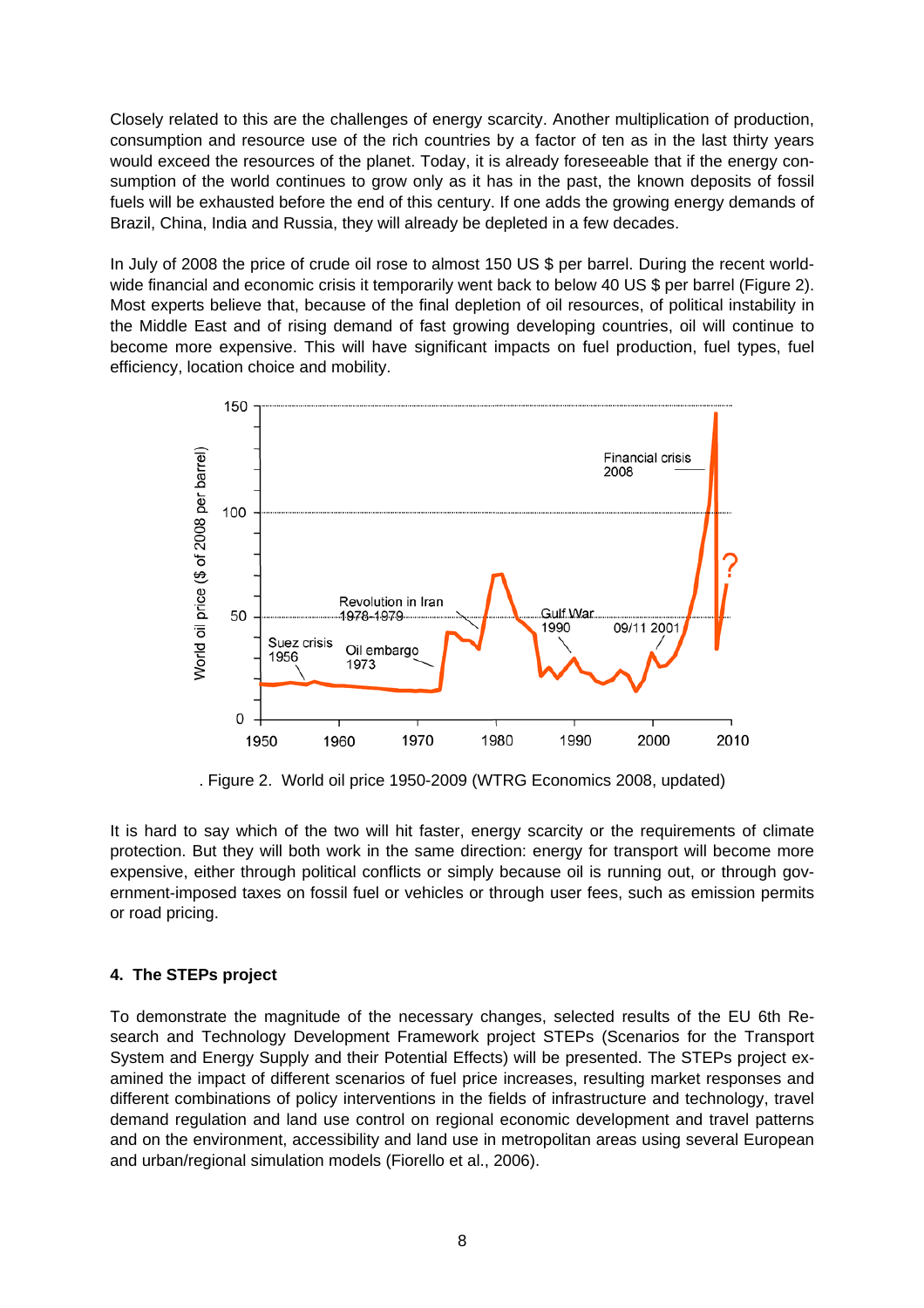### **4.1 The models**

Here the results for the metropolitan region of Dortmund in Germany are presented. For this, the SASI simulation model of regional economic development and the IRPUD simulation model of urban land use and mobility were used.

The SASI model is a recursive simulation model of socio-economic development of regions in Europe subject to exogenous assumptions about the economic and demographic development of the European Union as a whole and transport infrastructure investments and transport system improvements, in particular of the trans-European transport networks (Wegener, Bökemann 1998; Bröcker et al. 2004; Wegener, 2008). The SASI model differs from other approaches to model the impacts of transport on regional development by modelling not only production (the demand side of regional labour markets) but also population (the supply side of regional labour markets). The spatial dimension of the model is established by the subdivision of the European Union, Norway and Switzerland and the Western Balkan countries in 1,330 regions and by connecting these by road, rail and air networks.

The SASI model has six forecasting submodels: European Developments, Regional Accessibility, Regional GDP, Regional Employment, Regional Population and Regional Labour Force. A seventh submodel calculates Socio-Economic Indicators with respect to efficiency and equity (cohesion). Figure 3 shows the main interactions between the seven submodels.



Figure 3. The SASI model.

The IRPUD model is a simulation model of intraregional location and mobility decisions in a metropolitan area (Wegener 1998; Lautso et al. 2004). It receives its spatial dimension by the subdivision of the study area into zones connected with each other by transport networks containing the most important links of the public transport and road networks coded as an integrated, multimodal network including all past and future network changes. It receives its temporal dimension by the subdivision of time into periods of one or more years duration.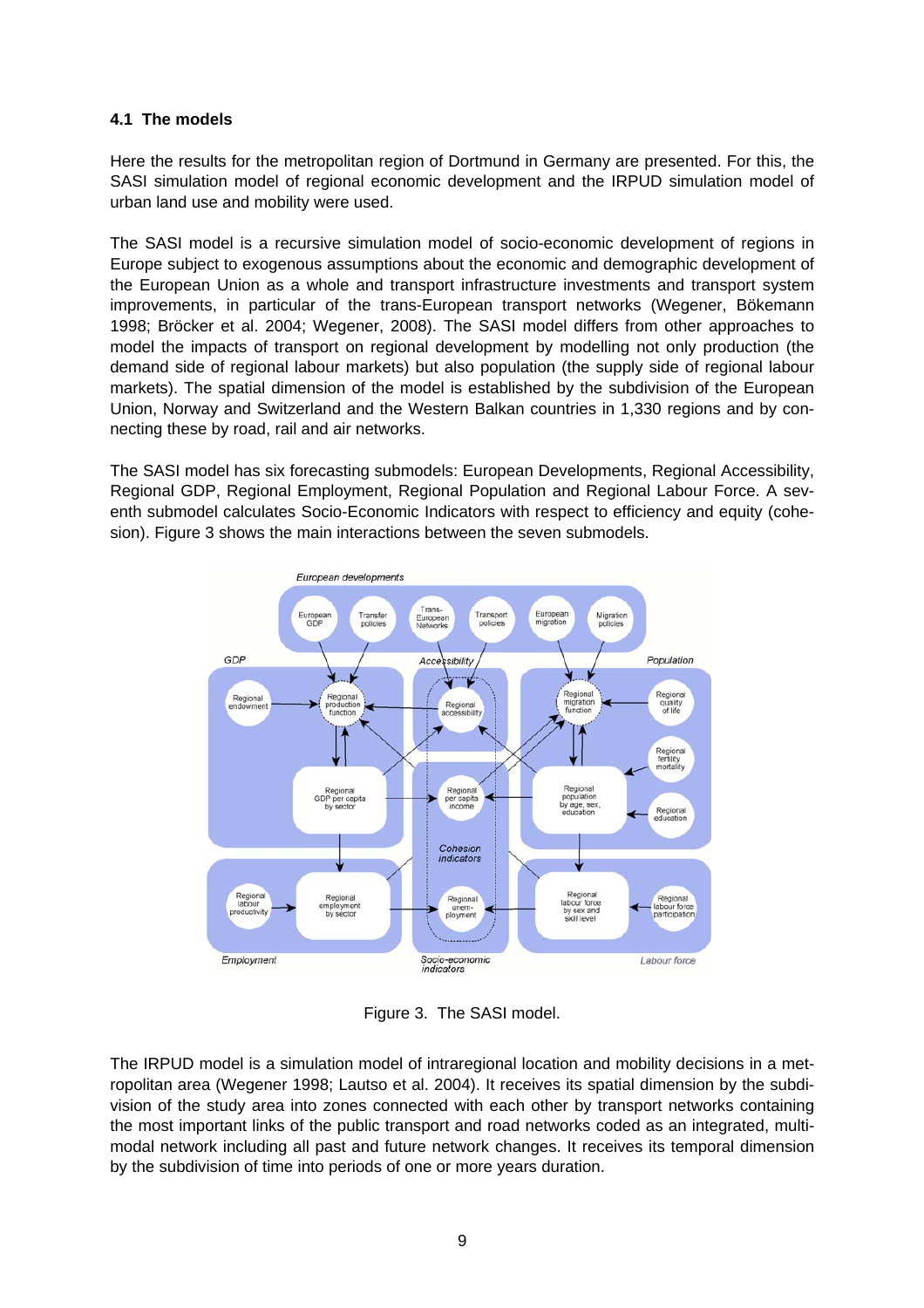The IRPUD model has a modular structure and consists of six inter-linked submodels operating in a recursive fashion on a common spatio-temporal database:

- The *Transport* submodel calculates work, shopping, service, and education trips for four socioeconomic groups, and three modes: walking/cycling, public transport and car.
- The *Ageing* submodel computes all changes of the stock variables of the model (employment, population and households/housing) which result from biological, technological or long-term socio-economic trends.
- The *Public Programmes* submodel processes public programmes specified by the model user in the fields of employment, housing, health, welfare, education, recreation and transport.
- The *Private Construction* submodel considers investment and location decisions of private developers, i.e. of enterprises erecting new industrial or commercial buildings, and of residential developers who build flats or houses for sale or rent or for their own use.
- The *Labour Market* submodel models intraregional labour mobility as decisions of workers to change their job location in the regional labour market.
- The *Housing Market* submodel simulates intraregional migration decisions of households as search processes in the regional housing market in a stochastic microsimulation framework.

Figure 4 shows how the submodels work together. The top corners of the diagram show the main actors of the model, employment (firms) and population (households). The bottom corners show the corresponding residential and non-residential buildings. Between the four boxes there are regional markets: the labour market, the housing market, the market for non-residential buildings and the land market. They are linked by the transport market in the centre.



Figure 4. The IRPUD model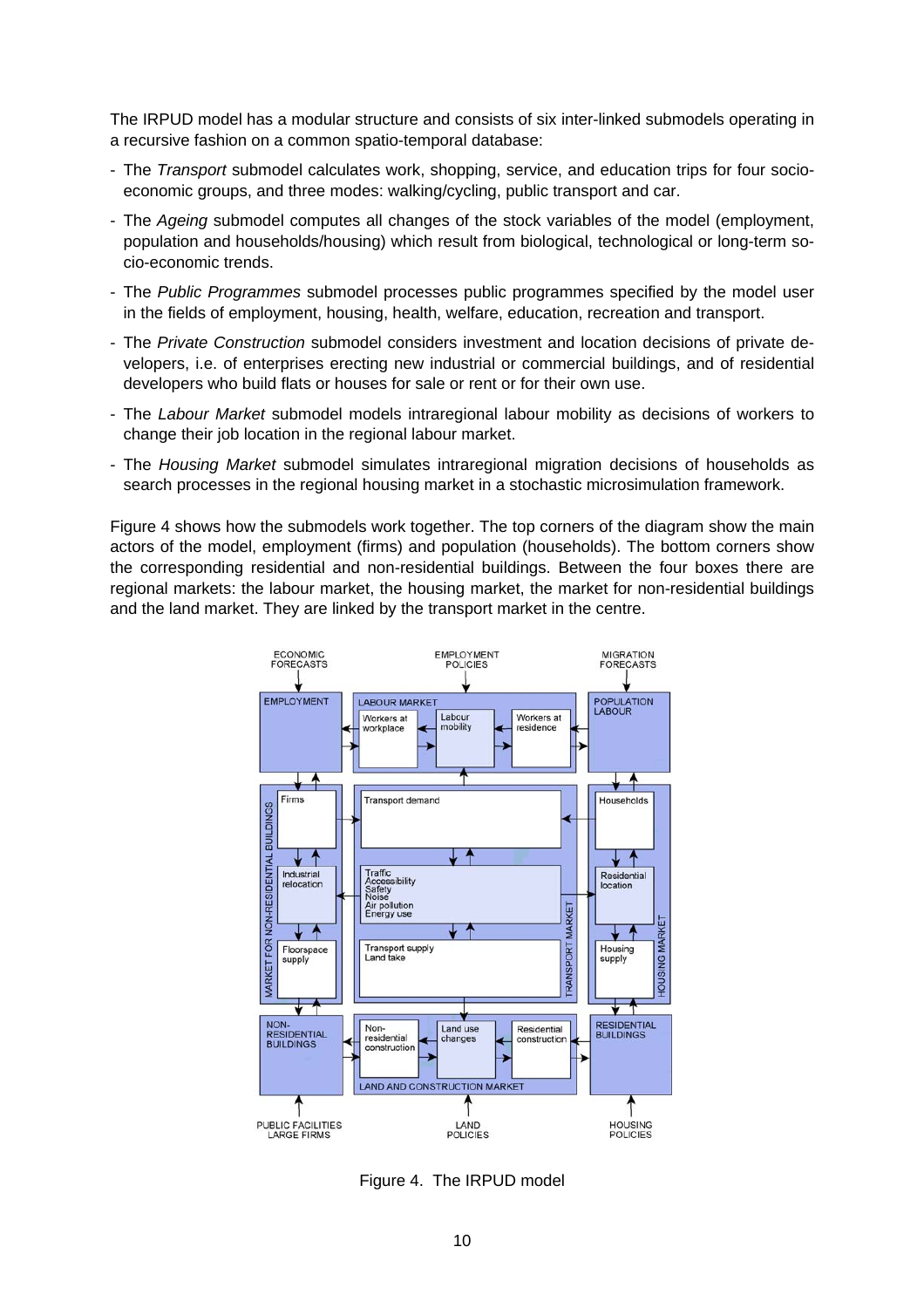# **4.2 Scenarios**

The STEPs project developed a set of scenarios combining different rates of consumer fuel price increases with three sets of policies (Table 1):

|                             | Fuel price increase |                |                |  |  |  |
|-----------------------------|---------------------|----------------|----------------|--|--|--|
| Policy                      | $+1\%$ p.a.         | $+4\%$ p.a.    | +7% p.a.       |  |  |  |
| Do-nothing                  | $A-1$ *             | $B-1$          | $C-1$          |  |  |  |
| Business as usual           | A0                  | B <sub>0</sub> | C <sub>0</sub> |  |  |  |
| Infrastructure & technology | A1                  | B1             | C1             |  |  |  |
| Demand regulation           | A2                  | B <sub>2</sub> | C2             |  |  |  |
| All policies                | A3                  | B3             | CЗ             |  |  |  |

Table 1: STEPs scenarios

\* Reference Scenario

The A scenarios assume consumer fuel price increases by one percent per annum in real terms (or about one third between the base year 2005 and the target year 2030). The Reference Scenario A-1 is a do-nothing scenario: i.e., it assumes that no government policies to respond to the changes in energy prices are implemented, however, it assumes that technical innovation and market response lead to moderate reductions in energy use of cars, lorries and trains. The business-as-usual Scenario A0 assumes that already planned road and rail projects are implemented, that progress in energy efficiency, emission control and alternative fuels is made as in the past and that there is no change in land use policies. The infrastructure and technology Scenario A1 assumes that large-scale road and rail projects are implemented and significant efforts to promote energy efficiency, emission control and alternative fuels are made. The demand regulation Scenario A2 assumes strong disincentives to car travel and goods transport on roads through speed limits, road pricing and higher petrol taxes, supported by incentives for public transport use and land use development at rail stations or substitution of work trips by telework. The combination Scenario A3 combines the policies of Scenarios A1 and A2.

The B scenarios assume real consumer fuel price increases of four percent per annum (or +167 percent until the target year 2030). Except for the assumed higher fuel prices, the B scenarios are the exact counterpart of the corresponding A scenarios, including the assumptions about the diffusion of energy-saving and alternative vehicles.

The C scenarios are based on the assumption that consumer fuel prices grow dramatically by seven percent per year, or almost five-fold, until 2030. Again, Scenario C-1 is a do-nothing scenario in which no policy response is assumed. However, the remaining C scenarios assume a stronger policy response than the corresponding A and B scenarios. Scenario C0 assumes that governments attempt to compensate their economies for the high costs of transport through tax rebates and even subsidies (as in the case of aircraft kerosene), even at the expense of less investment in high-speed rail. Scenario C1 invests more in transport technology to promote energysaving cars and trains and more alternative vehicles. Scenario C2 uses heavy fuel taxes and road user charges to save fuel by reducing travel by all modes. In addition, Scenario C2 applies strict anti-sprawl land use policies allowing development only on brownfield sites in the inner urban areas of the three largest cities in the metropolitan area. Scenario C3, which applies the policies of Scenarios C1 and C2 together, is the strongest imaginable policy response.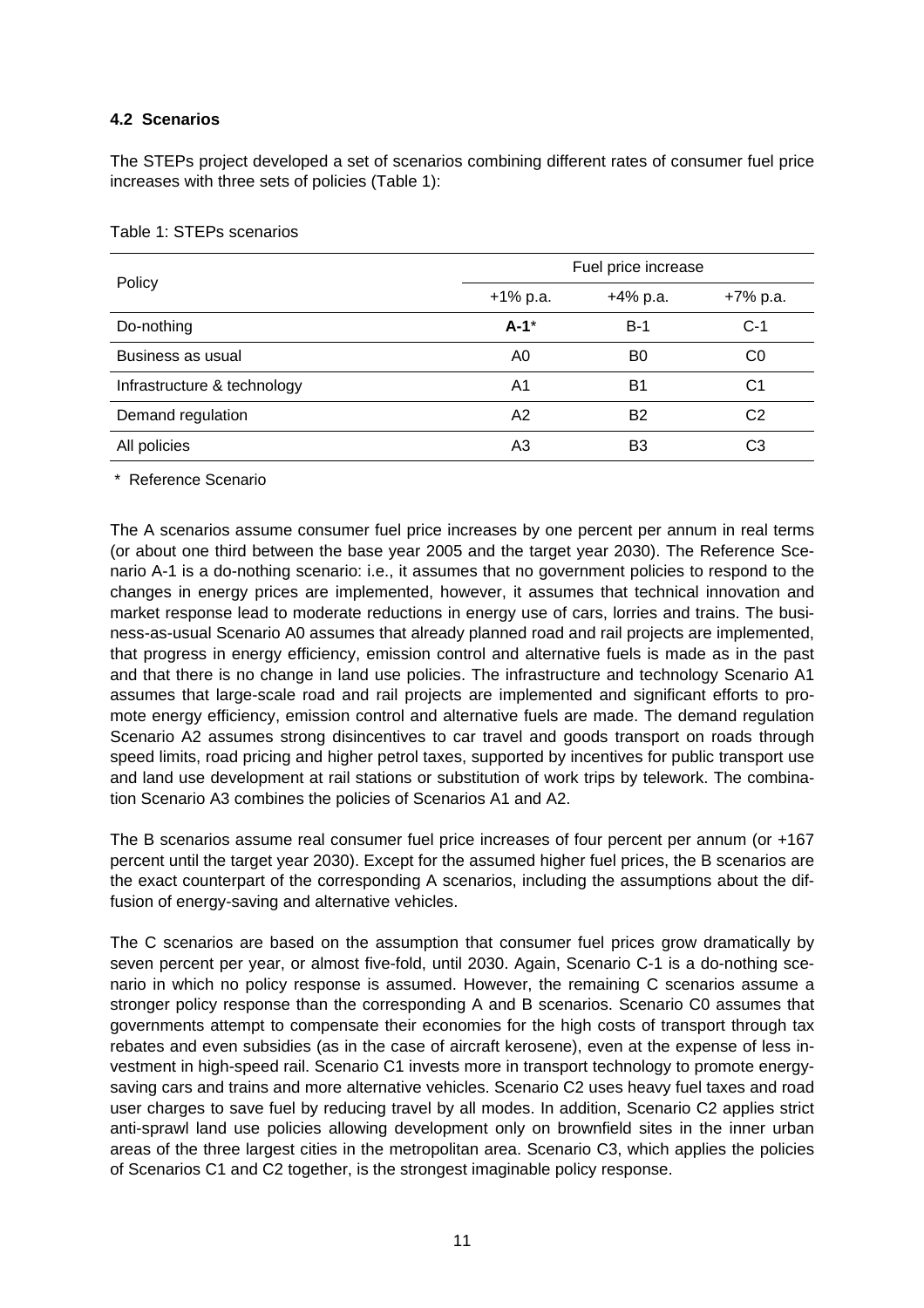#### **4.3 Results**

In this section, the results of the two simulation models for the 15 scenarios are presented. Each diagram shows the development of one indicator. The heavy black line represents Reference Scenario A-1. As the scenario policies are introduced only after 2006, all scenarios have the same historical path as the Reference Scenario until 2006. After that, each scenario is represented by a different line identified by its scenario code.

#### *European regions*

Figure 5 shows the impact of 15 scenarios on *accessibility* in Europe. In the past, regional accessibility has grown continuously because of the infrastructure development and the removal of political, social or cultural barriers through European integration. Even in Reference Scenario A-1, which assumes no network development or acceleration of modes in the future, accessibility grows slightly because of the underlying assumptions on further European integration



Figure 5. SASI model results: accessibility road/rail/air travel 1981-2031

All scenarios have a significant impact on accessibility. The effects vary with the scenario assumptions on fuel price increases and the different forms of policy intervention. In all scenarios, accessibility is below that of the Reference Scenario. This is to be expected for the do-nothing Scenarios B-1 and C-1 as their fuel cost increases are higher than in Scenario A-1. But, none of the policy scenarios is able to compensate the effects of the fuel price increases. This is so because, in all policy scenarios, road transport is made even more expensive by road pricing. This is also true for policy scenarios in which rail is favoured either by assumptions on network development and an increase in speed (as in the infrastructure and technology scenarios A1, B1 and C1) or through a reduction of rail fares per km (as in the demand regulation scenarios A2, B2 and C2). Even the combination of both (in Scenarios A3, B3 and C3) does not compensate for the loss in accessibility because of the massive policies against car and lorry use in these scenarios. The magnitude of the negative impact depends primarily on the assumptions about fuel cost. The *economic* impact of the fuel-price and policy scenarios predicted by the SASI model are presented in Figure 6.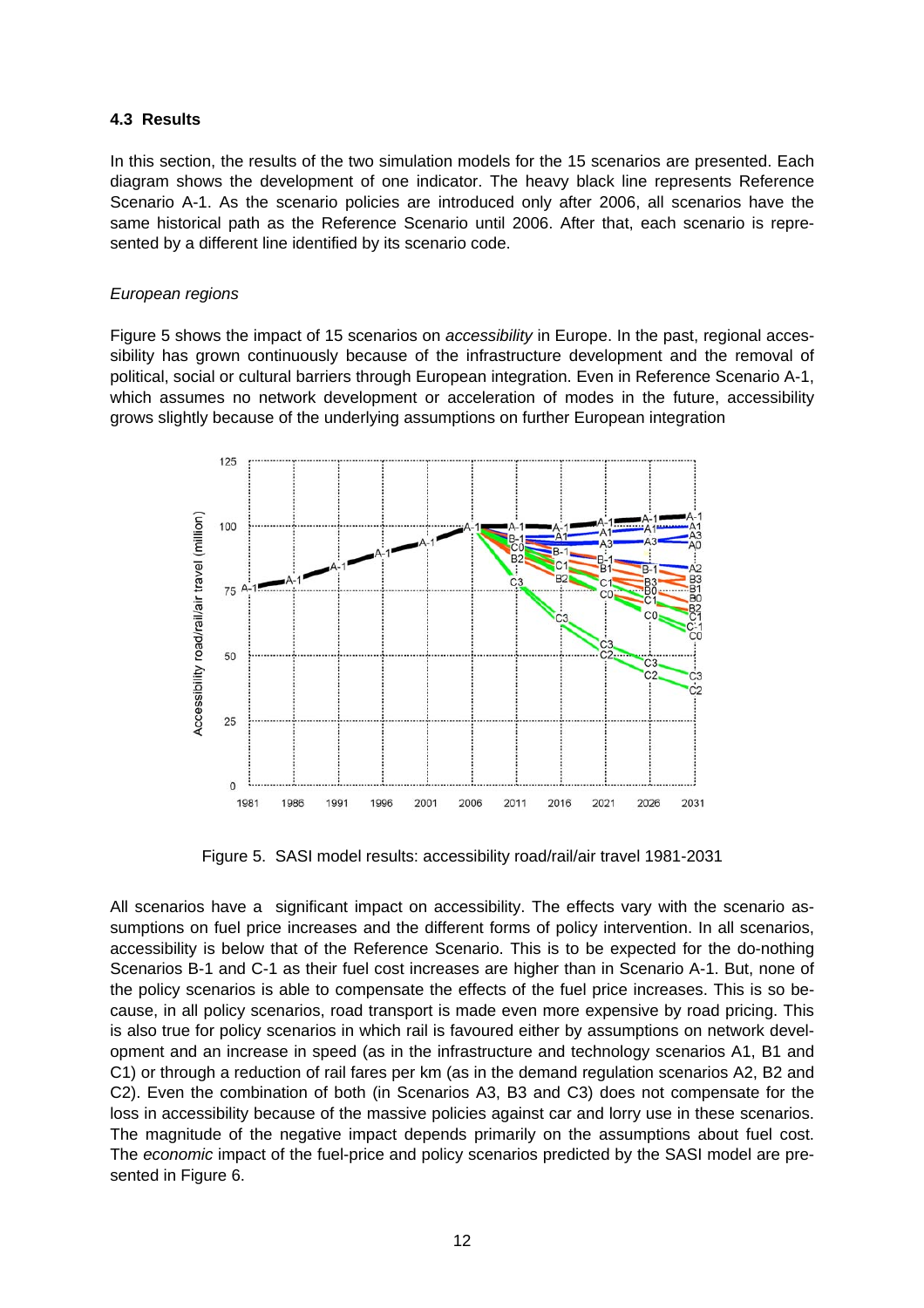In all scenarios, the economic growth of the past continues in the future  $-$  the model runs were conducted before the recent world economic crisis. No scenario leads to additional growth; all policy interventions slow down economic growth. Whereas in the Reference Scenario A-1 the average GDP per capita in 2031 is about 38,000 Euro, the combination of high fuel price increases and strong policy response, as in Scenarios C2 and C3, leads to an average GDP per capita of only about 34,000 Euro, more than ten percent less than in the Reference Scenario.



Figure 6. SASI model results: GDP per capita 1981-2031

# *Metropolitan region*

The study area of the IRPUD model is the metropolitan area of Dortmund with a population of 2.6 million. Exogenous inputs are forecasts of total regional employment and net migration of the metropolitan area and global policies, such as taxation or regulation, and local policies, such as transport and land use policies. In the application for STEPs, the forecasts of total employment in the study region were adjusted to the forecasts of the SASI model by adjusting the regional employment control totals of the IRPUD model to the GDP forecasts of the SASI model for the ten NUTS-3 regions of the Dortmund metropolitan area (Table 2).

| Policy                      | Fuel price increase |         |                |         |          |          |
|-----------------------------|---------------------|---------|----------------|---------|----------|----------|
|                             | +1% p.a.            |         | +4% p.a.       |         | +7% p.a. |          |
| Do-nothing                  | $A-1^*$             | $0.0\%$ | B-1            | $-2.5%$ | $C-1$    | $-5.2%$  |
| Business as usual           | A0                  | $-1.5%$ | B0             | $-4.1%$ | C0       | $-5.7%$  |
| Infrastructure & technology | A1                  | $-1.0%$ | B1             | $-3.5%$ | C1       | $-4.6%$  |
| Demand regulation           | A2                  | $-2.8%$ | B <sub>2</sub> | $-5.1%$ | C2       | $-10.6%$ |
| All policies                | A3                  | $-1.7%$ | B3             | $-3.9%$ | CЗ       | $-9.3%$  |

#### Table 1: Dortmund metropolitan area: GDP effects

\* Reference Scenario % values indicate differences to Reference Scenario in 2031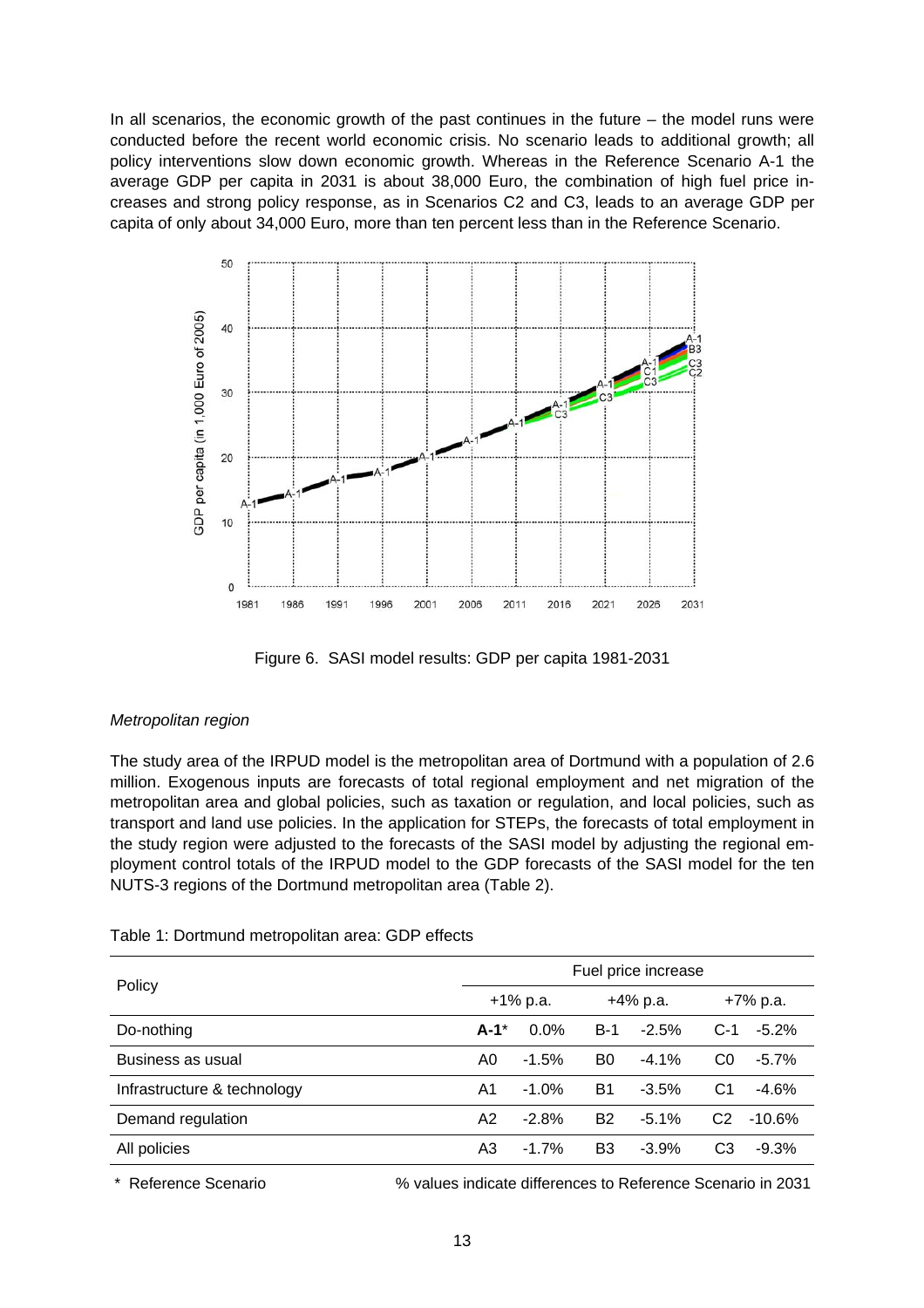All fuel price and policy scenarios result in lower regional GDP per capita than in Reference Scenario A-1: the SASI model predicts GDP per capita in the Dortmund metropolitan area between 1.0 percent (Scenario A1) and 10.6 percent (Scenario C2) lower than in the Reference Scenario in 2031. These reductions in economic activity affect employment, non-residential construction, household incomes and work trips and transport emissions in the metropolitan area.

The scenarios were run from 1970 to 2030. All scenarios are identical until 2005, with the first policies becoming effective in 2006. In Figures 7 and 8, as in Figures 5 and 6, the heavy black line represents the Reference Scenario; each thinner line represents one policy scenario identified by its scenario code.

All assumed fuel price increases and policies work in the same direction: they constrain *mobility,* despite the fact that some policies are intended to compensate or at least mitigate the negative effects of increasing fuel prices. In no case are these counter-policies strong enough to compensate for the fuel price effect.

Figures 7 shows that fuel price increases have a major impact on travel behaviour. In all scenarios, the share of car trips goes down compared with Reference Scenario A-1. If the policies are combined with land use policies, as in Scenarios A2 and A3, B2 and B3 and C2 and C3, people again make more trips by bicycle or foot, and public transport use returns to levels common in the 1950s and car travel to what it was in the 1970s.



Figure 8. IRPUD model results: share of car trips 1970-2030

In Scenarios C2 and C3, car use is reduced to less than ten percent of all trips. That may appear a rather extreme response of the model. However, in these two scenarios in 2030 a litre of petrol costs 22 € at the petrol stations in today's money and almost 40 € including inflation. At the same time, household incomes in the Dortmund metropolitan area grow by about ten percent less than in Reference Scenario A-1 according to the SASI model. This makes it impossible for households to increase their travel budgets in order to maintain their present level of mobility. In particular, long-distance car commuters will have only two choices: to travel to work by public transport or to move closer to their place of work.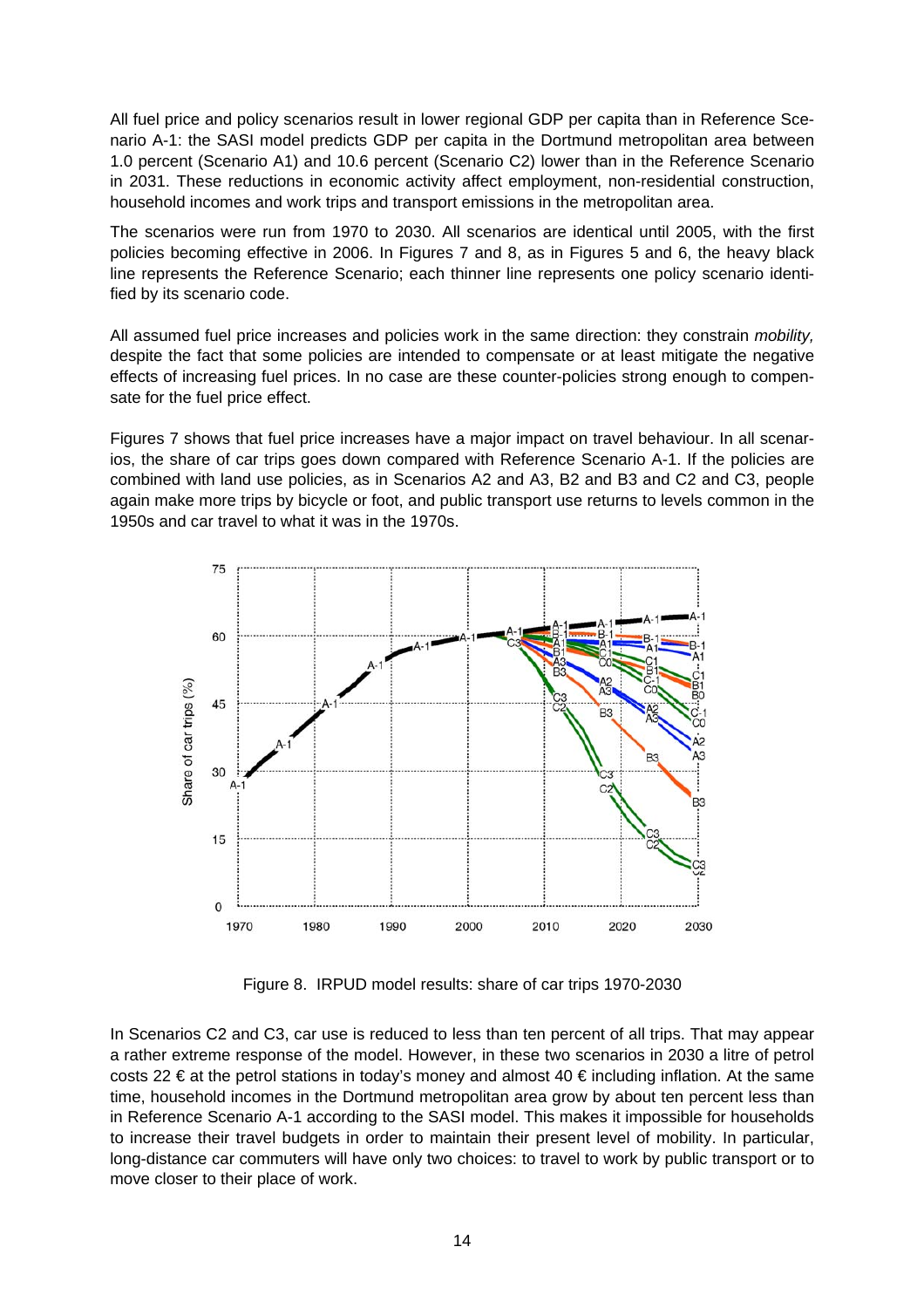The distance-reducing effects of fuel price increases can also be seen in Figure 8 showing average trip distances. If one looks at the fuel-price only Scenarios A-1, B-1 and C-1, the results are consistent with expectations. As fuel prices go up, travel distances go down. However, it is instructive to relate this decline to the growth in travel distances in the last three decades. Average trip lengths have grown by 40 percent since 1970: travel distances per capita per day have more than doubled and person-km by car have quadrupled. In scenarios A3, B3 and C3, average trip distances start to rise again after 2020 because faster trains and buses offer travel alternatives not available in Scenarios A2, B2 and C2.



Figure 8. IRPUD model results: average trip distance 1970-2030

With the assumed reductions in fuel consumption per car-km, car fuel consumption and *emissions* can be calculated. Transport emissions are calculated using speed-related emission functions and information about the changing composition of the vehicle fleet.

Figure 9 shows the results of the calculation of emissions of greenhouse gases from transport per capita per day based on the traffic flows by vehicle type and speed predicted by the IRPUD model.

 $CO<sub>2</sub>$  emissions from transport have grown continuously in the past because of the combined effect of growing transport volumes and the trend to larger, more fuel-consuming cars which has more than offset the effect of decreasing fuel consumption per vehicle.  $CO<sub>2</sub>$  emissions will continue to grow, though at a slower rate, in the Reference Scenario A-1. All fuel price and policy scenarios have a significant impact on future  $CO<sub>2</sub>$  emissions, i.e., they lead to strong reductions. Within each of the three scenario groups with identical assumptions about fuel price, the demand regulation scenarios (A2, B2, C2) are more effective than the infrastructure and technology scenarios (A1, B1, C1). The combination of infrastructure and technology with demand regulation policies and rigorous anti-sprawl land use policies (A3, B3, C3) leads to the largest reduction, which is in line with earlier model results (Lautso et al. 2004). All scenarios result in  $CO<sub>2</sub>$  emission levels per capita below those of 1990 by 2030. Only combinations of policies that restrict car travel with infrastructure, technology, demand regulation and land use policies meet the EU greenhouse gas reduction target of 20 percent less  $CO<sub>2</sub>$  emissions by 2012 compared with 1990.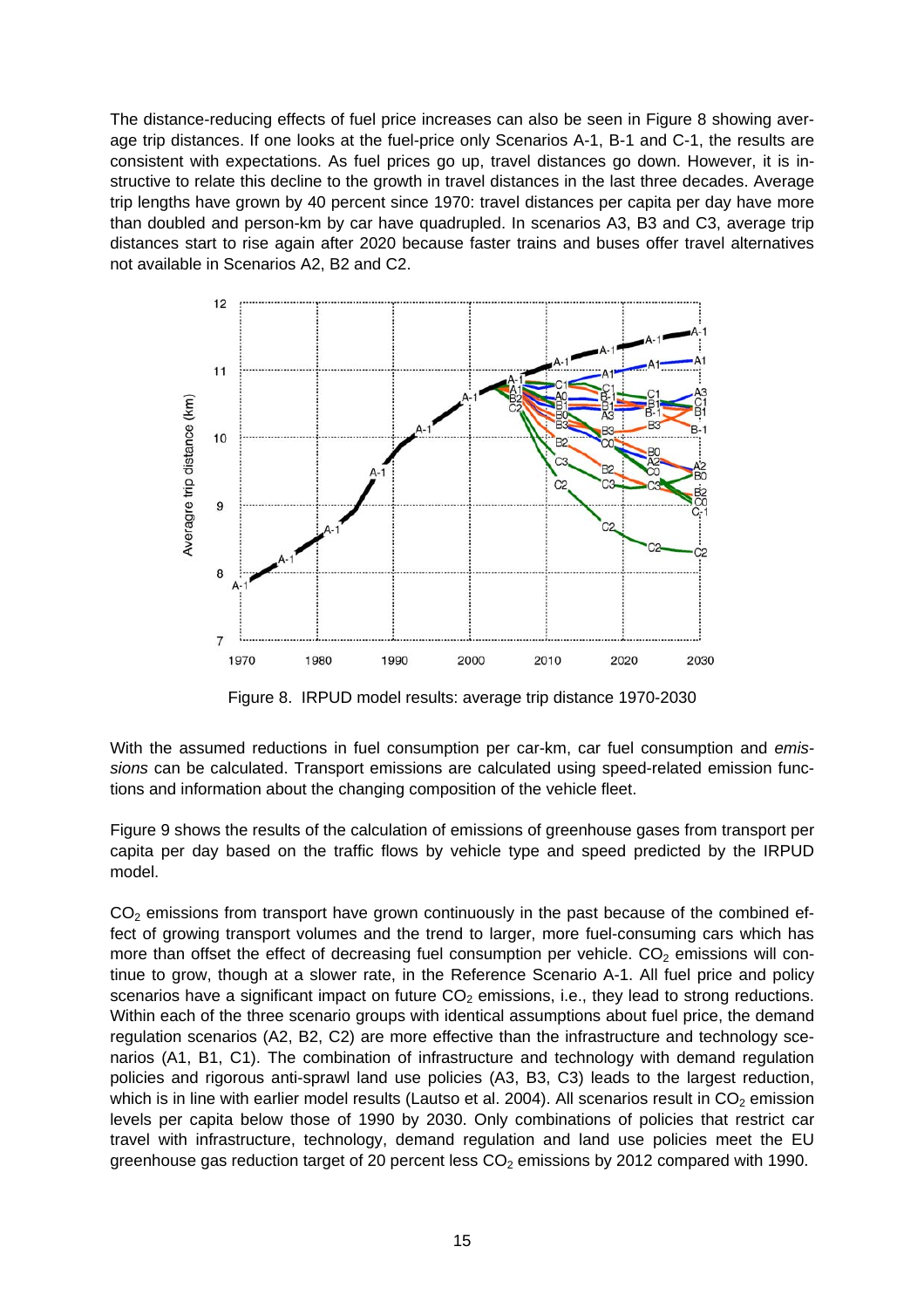

Figure 9. IRPUD model results:  $CO<sub>2</sub>$  emissions from transport per capita per day 1970-2030

It is common knowledge among urban planners that the massive outflow of people to the suburbs over the last few decades would not have been possible without the automobile and cheap fuel. In fact, suburbanisation has gone hand-in-hand with the growth of car ownership and the decline of fuel prices in real terms. If, as in the scenarios examined in STEPs, fuel prices grow and car ownership goes down, will people leave the suburbs and return to the cities?

The simulations with the IRPUD model show that this cannot be expected without policy intervention. The investments of suburban households in home ownership are so large that even significant increases in the costs of car travel will not induce them to give up their house and move back into a flat in the inner city – as long as they have alternatives, such as travelling by public transport or choosing a job nearer to their home. Only in extreme cases of long-distance commuting from rural areas in which there are neither acceptable public transport connections nor job alternatives, will a move be the only choice. The effects of the fuel price increase and associated policy scenarios on the distribution of population and employment in the urban area are therefore negligible except in the scenarios in which land use policies are applied (A2, A3, B2, B3, C2, C3). However, Figures 7 and 8 show that the scenarios with strong anti-sprawl land use planning perform better in terms of environmental quality and sustainability and are better prepared to cope with fuel shortages and high fuel prices.

# **Conclusions**

The combined scenario simulations with the SASI and IRPUD models show that the assumed fuel price increases and policy responses have a strong negative impact on the economy and daily mobility in the metropolitan area. The transport-related policies do not improve the situation. Most of the policies, in particular, those aiming at demand regulation, contain so many additional costs for car travellers that average accessibility in the policy scenarios is lower than in the corresponding fuel-cost only scenarios. The improvements in public transport are not strong enough to compensate for the cost increases in car travel. This results in levels of accessibility not only lower than in the Reference Scenario, but even lower than today.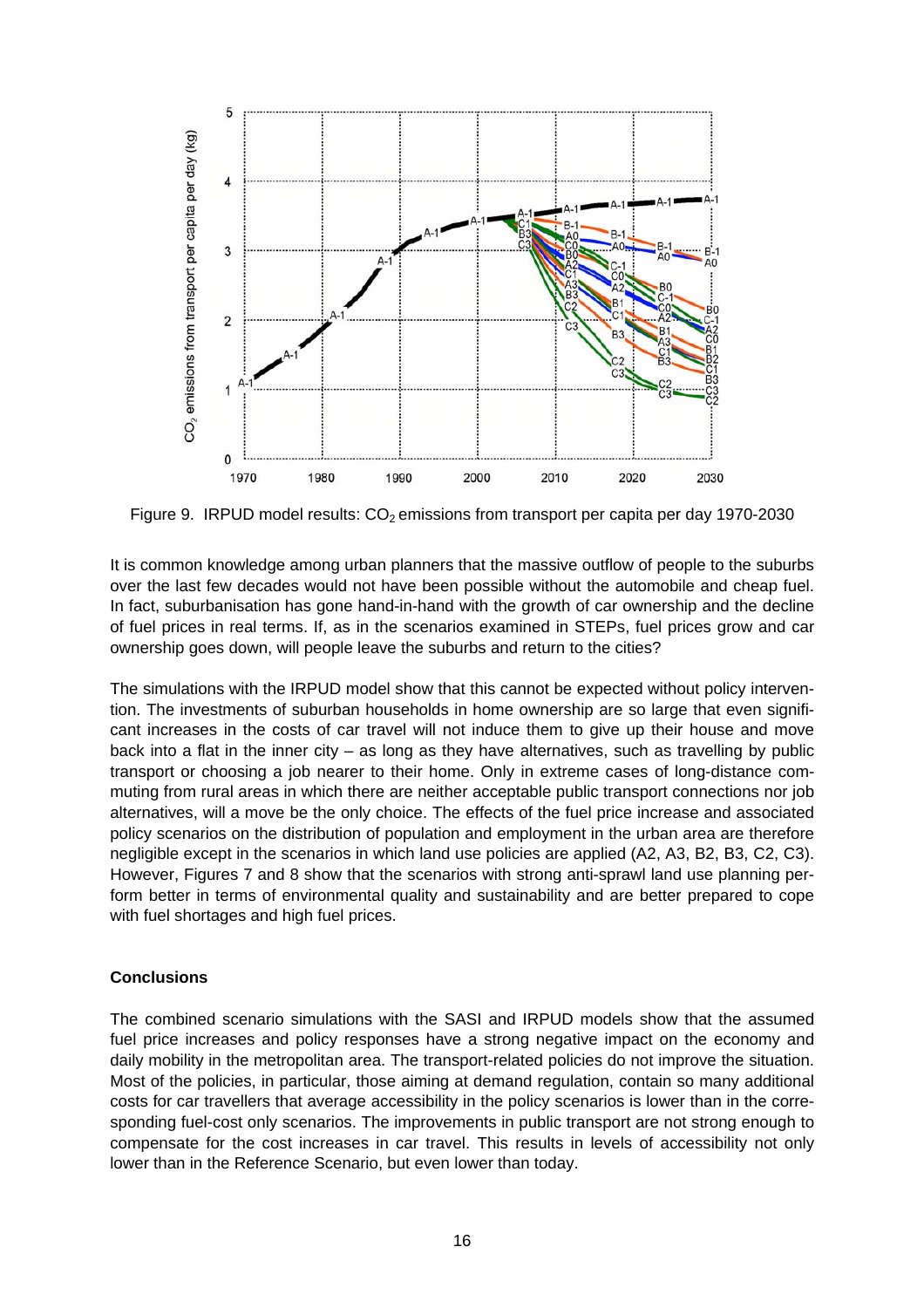These constraints in mobility lead to significant changes in daily travel behaviour. In all scenarios, the long-term trend towards more and longer trips and more trips by car is stopped or even reversed. Average travel distances per capita return to the level of the 1990s, average travel distances by car to the level of the 1980s and before. There is a renaissance of cycling and trips, and the number of trips by public transport more than doubles or even triples. The share of car trips declines to levels last experienced in the 1970s.

These changes in travel behaviour are not voluntary, but forced responses to severe constraints and, in most cases, imply a substantial loss of quality of life. As mandatory trips, such as work and school trips, can less easily be changed, the reductions in trips and trip distances mostly affects voluntary trips, such as social or leisure trips, and every such trip not made means a friend not visited, a meeting not attended or a theatre performance or soccer match not seen. Rising costs of transport also mean financial stress for most households and families who have to sell their cars and still have to spend more on travel than before, although their income grows less and housing becomes more expensive.

However, European cities contain a huge potential for internal reorganisation through better coordination of activities. When mobility becomes more expensive, accessibility becomes again an important location factor. Households move closer to their work places and firms closer to their customers, suppliers and workers. Farther-away destinations are replaced by nearer ones that can be reached by bicycle or foot. Neighbourhood relations become important again. Highdensity, mixed-use urban structures facilitate these adjustments.

The most positive effects of the reduction in traffic caused by rising fuel prices are its effect on the environment. Every car trip not made and every kilometre the remaining trips are shorter means less greenhouse gases, less air pollution and less accidents. In addition, the efforts to develop more energy-efficient cars and alternative vehicles stimulated by the fuel price increases and related policies contribute to the positive environmental balance. From the point of view of achieving the Kyoto and post-Kyoto objectives, high fuel prices are the best possible prospect. However, the price paid for this success, both in terms of money and quality of life, is substantial, and ways to alleviate the hardships in these two dimensions have yet to be found.

To mitigate the hardships and maximise the benefits of higher fuel prices, regions and cities need integrated and long-term transport and land use strategies that include a combination of pricing policies directed at car users with moderate public transport fares, public transport infrastructure investments to improve public transport speed and service and a regional spatial development plan supporting living near central areas, in satellite cities or along public transport corridors.

In summary, the model simulations show that only scenarios in which car driving becomes significantly more expensive, be it through fuel price increases or government taxation, will achieve the reductions in energy consumption and greenhouse gas emissions necessary to meet the EU targets of 20 percent less energy and 20 percent less  $CO<sub>2</sub>$  emissions by 2020 compared with 1990. These constraints on mobility will have significant consequences for life styles and mobility patterns in cities and in many cases a loss of quality of life. The policy challenge will be to make these constraints socially and politically acceptable by providing attractive alternatives of mixeduse, higher-density housing with nearby opportunities for education, shopping and leisure and more environment-friendly mobility by public transport, cycling and walking. For this cities need integrated and long-term transport and land use strategies that include a combination of pricing policies directed at car users with moderate public transport fares, public transport infrastructure investments to improve public transport speed and service and a regional spatial development plan supporting living near central areas, in satellite cities or along public transport corridors.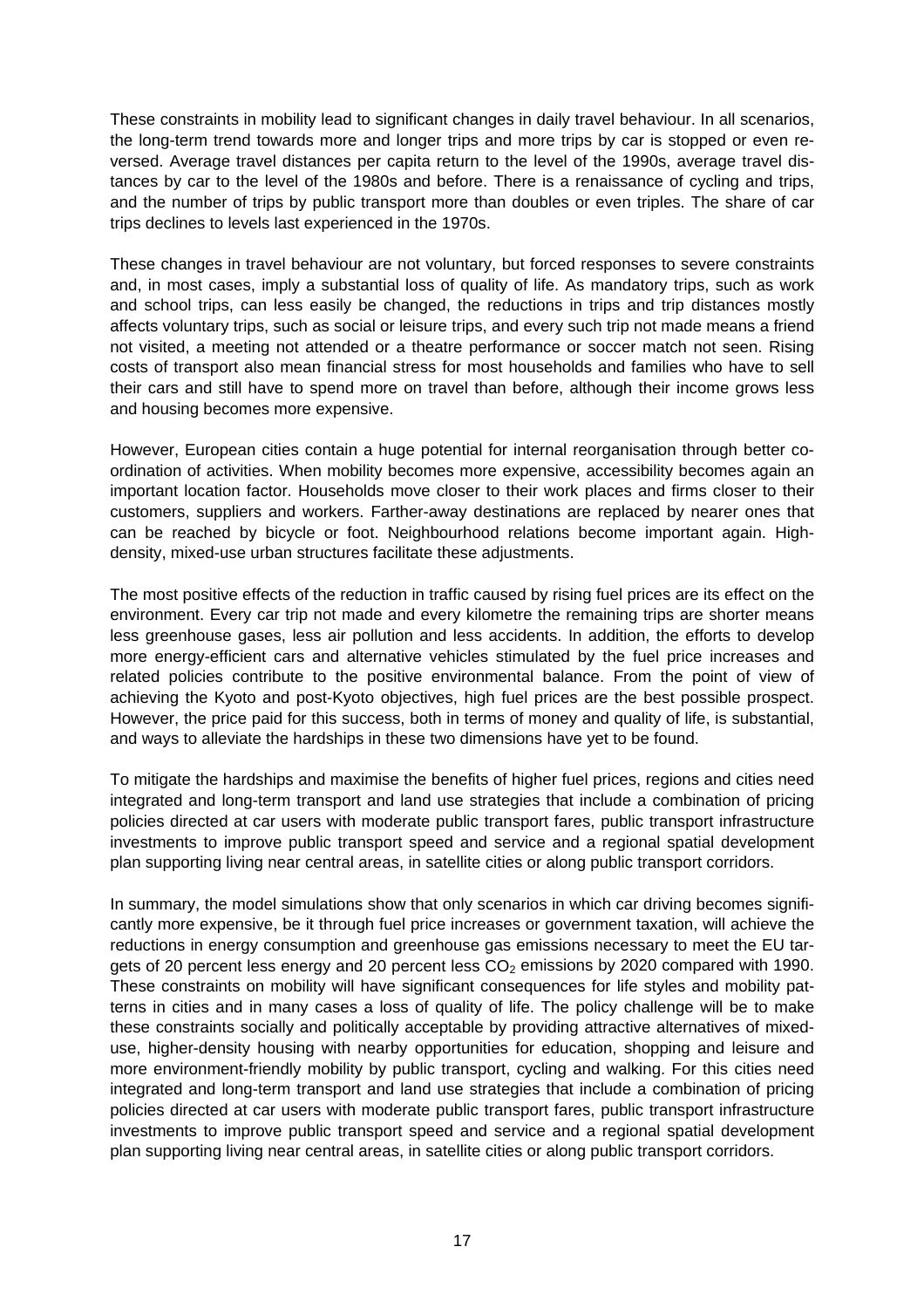Moreover, integrated transport and land use strategies for whole metropolitan areas require a high degree of co-operation between the core cities and suburban municipalities. They require a strong regional planning system and efficient mechanisms of horizontal and vertical co-ordination between government departments and levels, a broad public debate between researchers, policy makers, stakeholders and citizens and strong efforts to raise public awareness of the importance of preparing regions and cities for a sustainable future by promoting more sustainable modes of transport, regional economic circuits and less car-dependent settlement structures.

### **Acknowledgement**

The author is grateful to the STEPs team, in particular, his colleague Klaus Spiekermann, for permission to report on their common work.

### **References**

Banister, D., Hickman, R. (2007): Reducing  $CO<sub>2</sub>$  by 60% in 2030 – the impossible challenge for transport? Paper presented at the 11th World Conference on Transport Research, University of California at Berkeley, July 2007.

Bröcker, J., Meyer, R., Schneekloth, N., Schürmann, C., Spiekermann, K., Wegener, M. (2004): *Modelling the Socio-Economic and Spatial Impacts of EU Transport Policy*. Deliverable D6 of IASON (Integrated Appraisal of Spatial Economic and Network Effects of Transport Investments and Policies). Kiel/Dortmund: Christian Albrechts University of Kiel/Institute of Spatial Planning.

CDIAC – Carbon Dioxide Information Center (2009): Fossil-Fuel  $CO<sub>2</sub>$  Emissions. Oak Ridge, TN: Oak Ridge National Laboratory. http://en.wikipedia.org/wiki/List\_of\_countries\_by\_carbon\_dioxide emissions per capita.

European Commission (2006): *Communication from the Commission to the Council and the European Parliament on Thematic Strategy on the Urban Environment*. COM(2005) 718 final. Brussels: Office for Official Publications of the European Communities. http://ec.europa.eu/ environment/urban/thematic\_strategy.htm.

European Commission (2007a): *Sustainable Urban Transport Plans. Preparatory Document in Relation to the Follow-Up of the Thematic Strategy on the Urban Environment*. Brussels: Office for Official Publications of the European Communities. http://ec.europa.eu/environment/ urban/pdf/transport/2007\_sutp\_prepdoc.pdf & http://ec.europa.eu/environment/urban/pdf/transport/ 2007\_sutp\_annex.pdf.

European Commission (2007b): *Green Paper Towards a New Culture for Urban Mobility*. COM(2007) 551 final. Brussels: Office for Official Publications of the European Communities. http://eur-lex.europa.eu/LexUriServ/LexUriServ.do?uri=CELEX:52007DC0551:EN:HTML:NOT.

Fiorello, D., Huismans, G., López, Marques, C., Steenberghen, T., Wegener, M., Zografos, G. (2006): *Transport Strategies under the Scarcity of Energy Supply*. STEPs Final Report, edited by A. Monzon and A. Nuijten. The Hague: Bucks Consultants. http://www.steps-eu.com/reports.htm.

IPCC – Intergovernmental Panel on Climate Change (2007): *Fourth Assessment Report 2007: Synthesis Report. Summary for Policy Makers*. http://www.ipcc.ch/pdf/assessment-report/ar4/syr/ ar4\_syr\_spm.pdf.

Lautso, K., Spiekermann, K., Wegener, M., Sheppard, I., Steadman, P. Martino, A., Domingo, R., Gayda, S. (2004): *PROPOLIS. Planning and Research of Policies for Land Use and Transport for Increasing Urban Sustainability.* Final Report. LT Consultants, Helsinki. http://www1.wspgroup.fi/ lt/propolis.